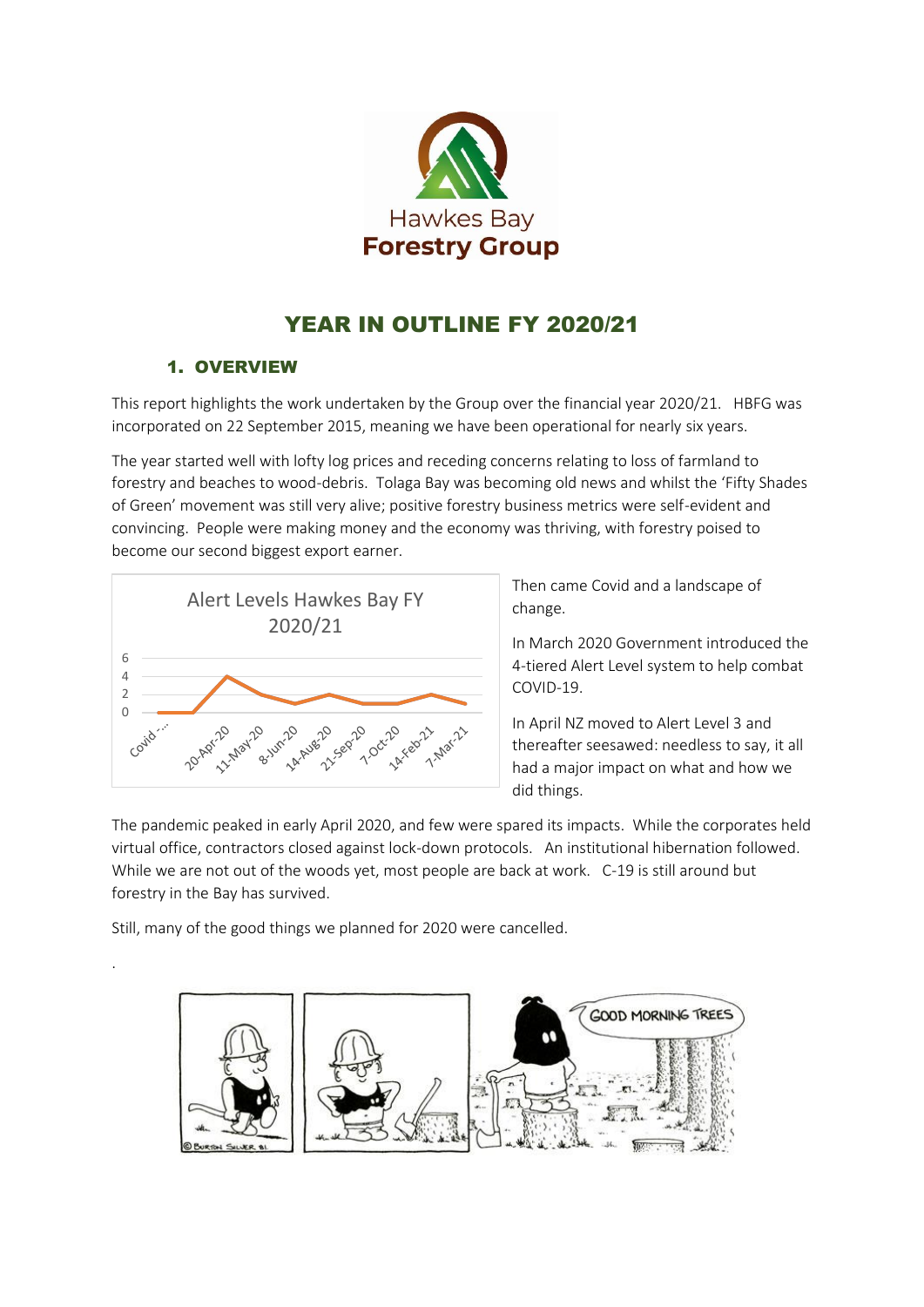## 2. CORPORATE FRAMEWORK

The corporate arrangement was unchanged with membership comprising the following 10 companies with significant forest responsibility in the region:



#### **GOVERNANCE**

Again, governance was heavily influenced by C-19. Noteable shifts during the year were

- Stephen Bell stepping up to the Chair role / Matthew Croft moving to Deputy
- Andy Fleming succeeding Jo Field as Chair of the Environment Sub Committee
- Formation of a Careers/Promotions sub-committee headed by Damon Wise

Committee composition follows:

| <b>EXECUTIVE COMMITTEE</b> |               | <b>SUB-COMMITTEES</b> |       |                   |       |
|----------------------------|---------------|-----------------------|-------|-------------------|-------|
|                            |               | <b>ENVIRONMENT</b>    |       | CAREERS/PROMOTION |       |
| Steve Bell                 | Chair         | Andy Fleming          | Chair | Damon Wise        | Chair |
| Matthew Croft              | Deputy Chair  | Jackie Egan           |       | Leigh Smith       |       |
| Tim Sandall                |               | Reece O'Leary         |       | Luke Williams     |       |
| Dylan Foster               |               | Mark Roper            |       | Dave Saathoff     |       |
| Jackie Egan                |               | Paul Barrett          |       | Shaun Andrews     |       |
| <b>Ben Douglas</b>         |               | Stephen Sykes         |       | Keith Dolman      |       |
| Keith Dolman               | Sec/Treasurer | Keith Dolman          |       |                   |       |
|                            |               |                       |       |                   |       |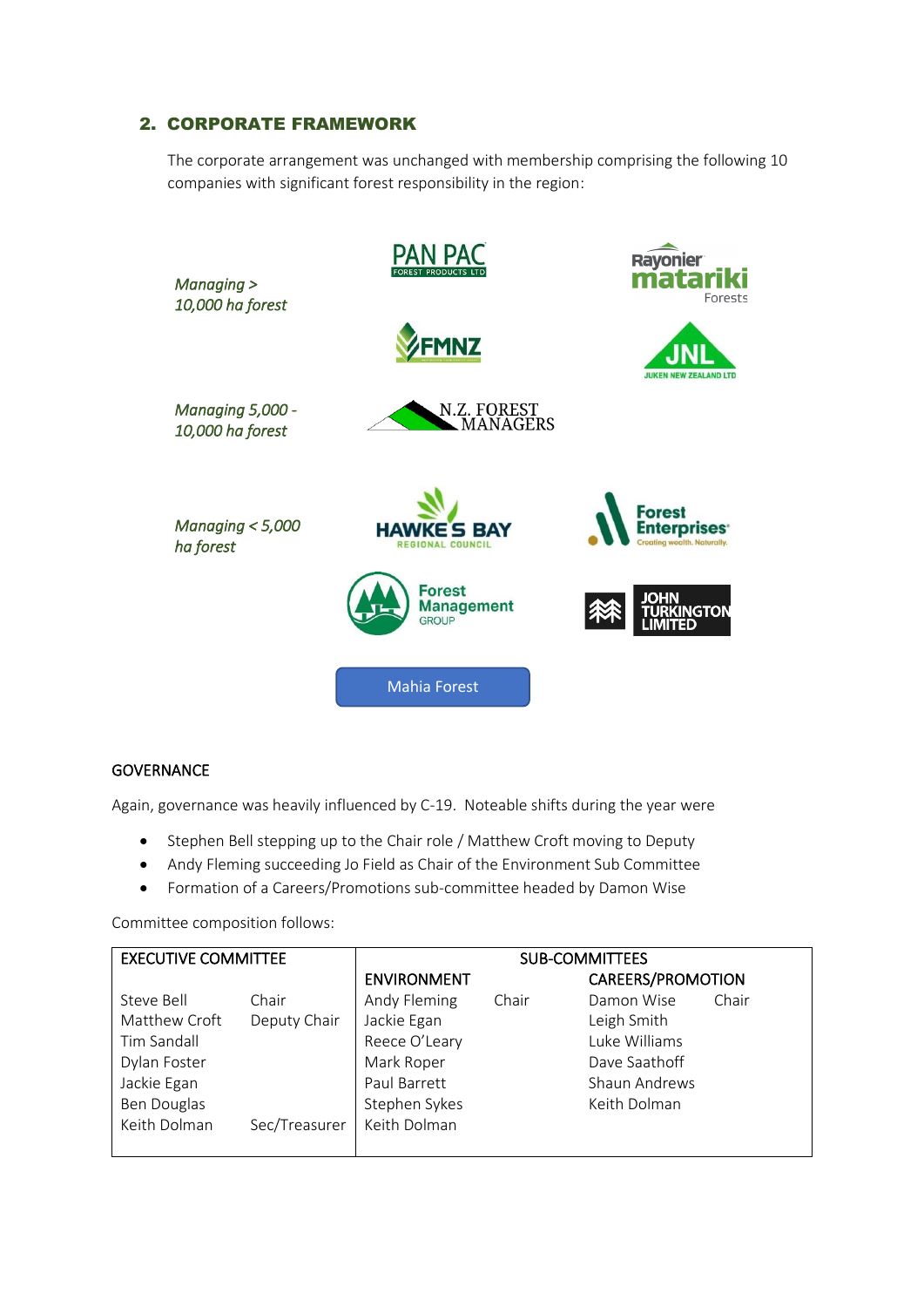# 3. SIGNIFICANT CALENDAR EVENTS FY 2020/21

| April 2020       |                                                                       |  |  |
|------------------|-----------------------------------------------------------------------|--|--|
| 3 <sup>rd</sup>  | Meeting (zoom) on Covid response                                      |  |  |
| May              | Weekly participation in Te Uru Rakau teleconference (Covid related)   |  |  |
| June             |                                                                       |  |  |
| 2 <sup>nd</sup>  | <b>HBFG General Meeting</b>                                           |  |  |
| 4 <sup>th</sup>  | Workforce Coordinator appointment                                     |  |  |
| July             |                                                                       |  |  |
| 2 <sup>nd</sup>  | Commissioned HBFG website reconstruction                              |  |  |
| 30 <sup>th</sup> | AGM and General Meeting - Matariki Office                             |  |  |
| August           |                                                                       |  |  |
| 6 <sup>th</sup>  | William Colenso Careers Expo - Napier                                 |  |  |
| 14 <sup>th</sup> | 'Share a Yarn' evening (FICA) - Ahuriri                               |  |  |
| 20 <sup>th</sup> | Meeting HBFG Environment Committee                                    |  |  |
| September        |                                                                       |  |  |
| 2 <sup>nd</sup>  | T/con interview by HBRC on 'Right Tree Right Place'                   |  |  |
| 9 <sup>th</sup>  | Submission on PC7 (Outstanding Water Bodies)                          |  |  |
| October          |                                                                       |  |  |
| 13 <sup>th</sup> | WDC Consultation meeting on emerging rating policy - Wairoa           |  |  |
| 15 <sup>th</sup> | CHB College Careers Expo - Waipukarau                                 |  |  |
| 16 <sup>th</sup> | Engagement of WoodisGood Coordinator- FMNZ Office                     |  |  |
| 20 <sup>th</sup> | T/con interview for Turners & Growers on farming/forestry impacts     |  |  |
| 21 <sup>st</sup> | HBFG General Meeting - FMNZ                                           |  |  |
| 21 <sup>st</sup> | E-meeting with Wood Councils                                          |  |  |
| November         |                                                                       |  |  |
| 20 <sup>th</sup> | Meeting on WDC rate change policy                                     |  |  |
| 23 <sup>rd</sup> | Attend consultation on Mohaka PC8 - Te Pohue                          |  |  |
| 24 <sup>th</sup> | Growing Teachers Day Out - Pan Pac                                    |  |  |
| 30 <sup>th</sup> | Hearing of submissions on Outstanding Water Bodies - Ahuriri          |  |  |
| 30 <sup>th</sup> | Presentation to HDC Rural Advisory Board - Hastings                   |  |  |
| December         |                                                                       |  |  |
| 1 <sup>st</sup>  | Pre-consultation (zoom) with WDC on rating - FMNZ                     |  |  |
| 2 <sup>nd</sup>  | E-meeting Forestry/WDC on WDC rating policy change                    |  |  |
| January 2021     |                                                                       |  |  |
| 21 <sup>st</sup> | E-meeting HBFG members to discuss options on WDC rate hike            |  |  |
| 29 <sup>th</sup> | E-meeting to identify 'next steps' for response to WDC rate hike      |  |  |
|                  | HB Today article "Rating changes threaten investment viability"       |  |  |
| February         |                                                                       |  |  |
| 18 <sup>th</sup> | HB Today editorial & advert within Forestry & Land use Feature        |  |  |
| 24 <sup>th</sup> | HB Today advertorial on collateral damage of WDC rate hike            |  |  |
| March            |                                                                       |  |  |
| $10^{\text{th}}$ | WoodisGood field day Pukehamoamoa School                              |  |  |
| 11 <sup>th</sup> | HB Today advertorial on 'Forests crucial for buying time'             |  |  |
| 16 <sup>th</sup> | HBFG General Meeting (Pan Pac)                                        |  |  |
| 18 <sup>th</sup> | E-meeting (FOA) to discuss appetite for judicial review of WDC rating |  |  |
| 19 <sup>th</sup> | Participate in FOA Board meeting on 'where to with WDC rating'        |  |  |
| 20 <sup>th</sup> | Taradale High School Careers Expo                                     |  |  |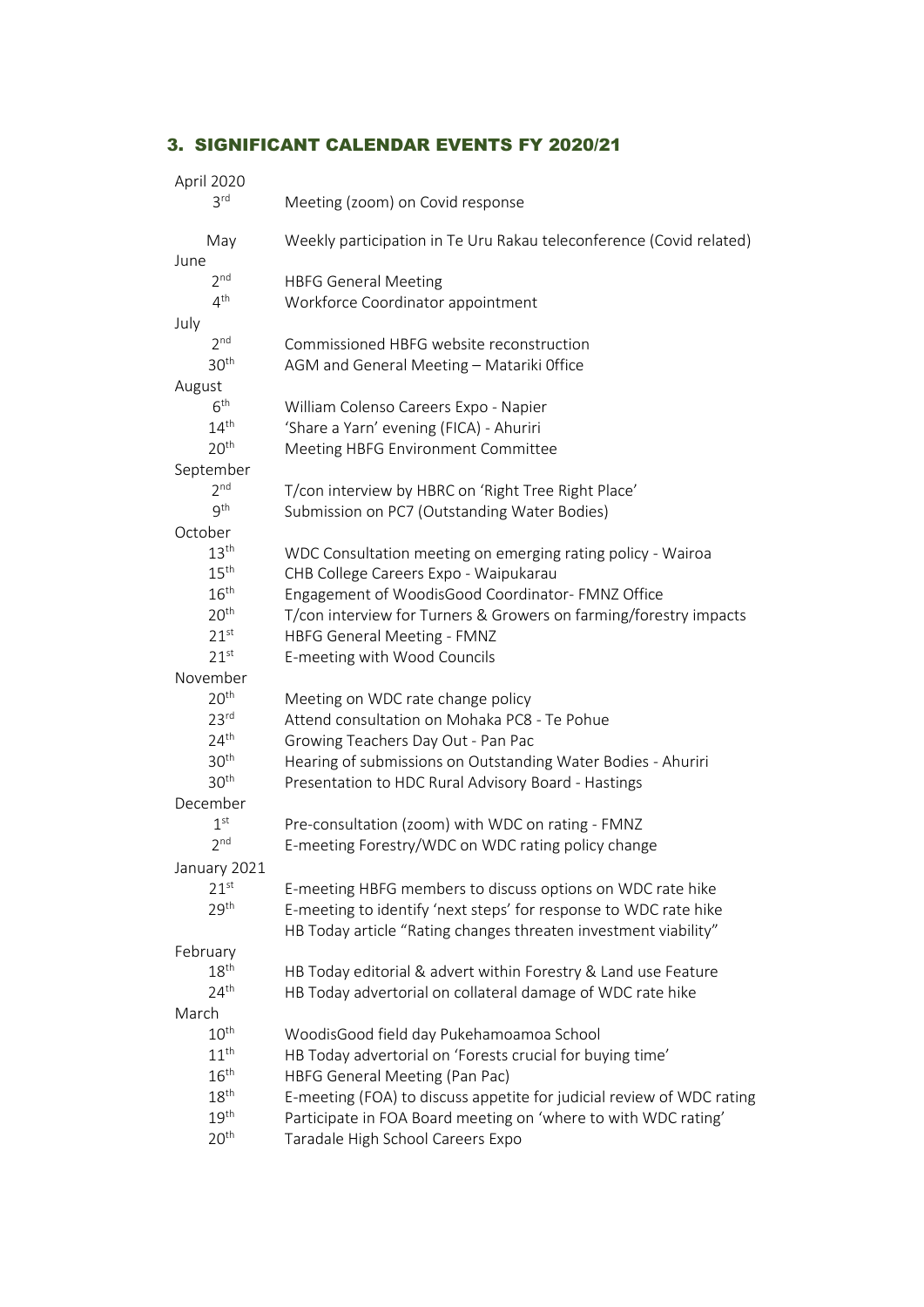

*HBFG promotes well-managed plantation forestry in Hawkes Bay*

## 1. WHAT IS HBFG TRYING TO ACHIEVE?

Some see positive, others otherwise, but all will agree that we operate at a time of a heightened public scrutiny. People are watching how we impact on our environment. It is about winning hearts and minds and we pursue that objective by:

1. Promoting our contribution to social, cultural, economic and environmental health. We focus here on dialogue, understanding and collaboration with councils and communities.

2. Encouraging more people to want to work in forestry. We attend expos, run days out for schools and generally try hard to erase entrenched bias against forestry work and promoting its ample and diverse career opportunities.

3. Seeking improvement in forestry's environmental performance. We listen, recognise shortcomings and seek to bring knowledge, context and balance to policy change.

These, we think, are key to maintaining our social license to practice forestry in the Bay.

## 2. NOTABLE ACTIVITIES AGAINST THESE PRIORITIES

## PROMOTING OUR CONTRIBUTION TO SOCIAL, ECONOMIC AND ENVIRONMENTAL HEALTH

Once the C-19 bindings relaxed, we became regular contributors to the '*Hawke's Bay Today'* . This paper circulates from Dannevirke up to Wairoa and throughout the Central Hawke's Bay, with a print readership of 69,000. HBFG contributions included:

- A full-page editorial and advertisement on 18<sup>th</sup> Feb 21 titled '*The forestry industry a force for growth & stability'* – effectively to counter the 'Fifty Shades of Green campaign'.
- A half page advertorial on 24th Feb 21 titled '*Wairoa rating hike out of synch with national interest'* – to counter media releases justifying Wairoa's rate loading on forestry.
- A half page advertorial on 11th Mar 21 titled 'Forests crucial for buying time' essentially putting positivity in the Climate Change Commissions recommendation to plant a lot more trees to balance NZ's carbon obligations.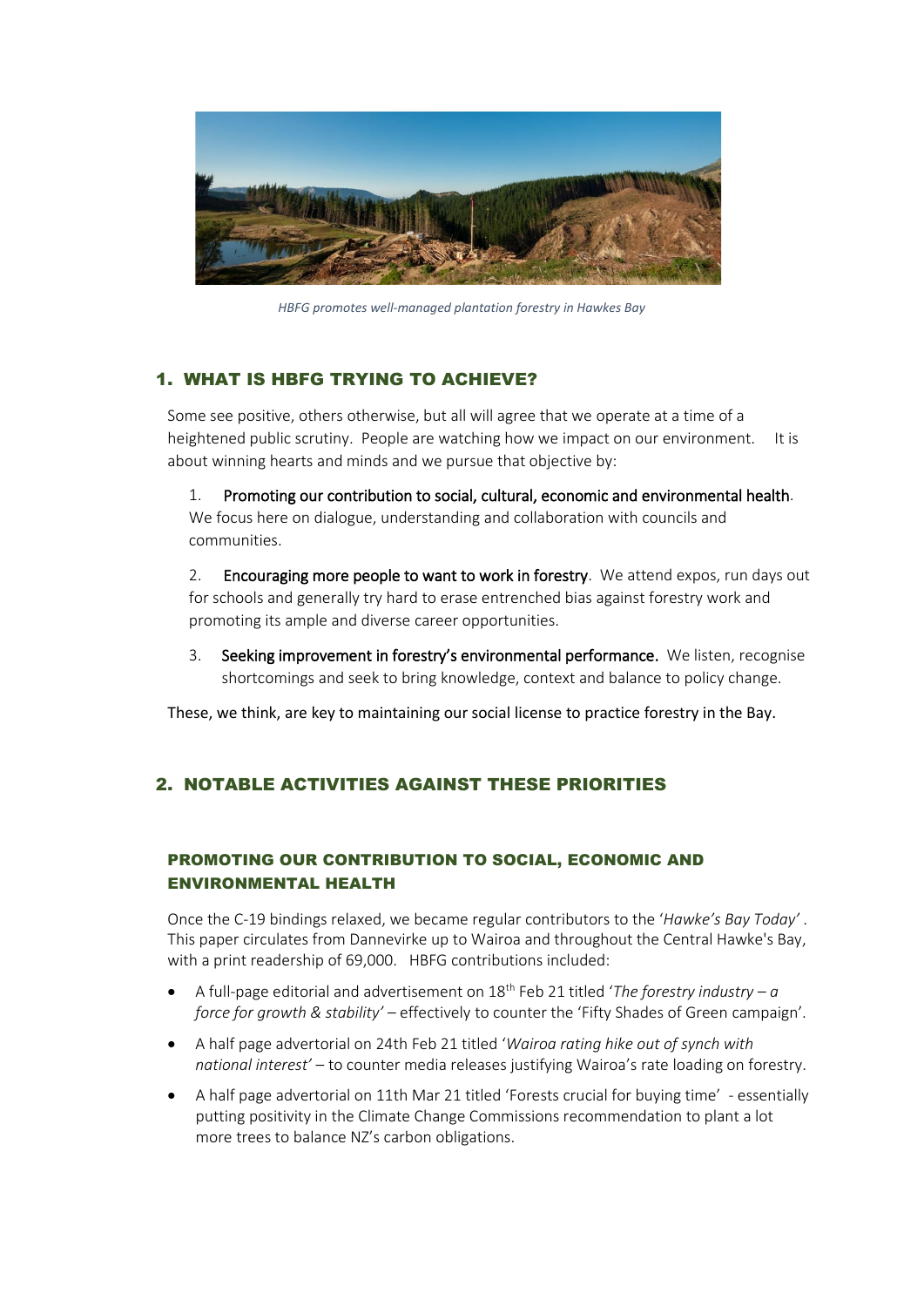Plans for field day outs for HBRC, WDC and the Primary Producers Group were scuttled by C-19, as was the annual Hawkes Bay Careers Expo.

The 'Fifty Shades of Green' campaign gained momentum midyear with WDC front-footing concern for loss of farmland to tree planting. Government's Billion Trees campaign and climate change policies were paraded as conferring unfair advantage, at a time when environmental compliance costs are eroding profitability of sheep and beef farming. This is now a busy space, and it has generated a stream of requests, many though our website, for forestry's positioning.

C-19 also put the brakes on our '*Share the Road'* programme, which uses a model developed by the LTSC. The point of difference now is that this initiative is managed under aegis of the '*Wood is Good Programme'* which has a full-time coordinator. Sheldon Drummond (Pan Pac) provides the HBFG lead and was able to organise one outing late in the reporting year.



*Wood is Good day, March 2021 Pukehamoamoa School*

#### ENCOURAGING MORE PEOPLE TO WANT TO WORK IN FORESTRY

Several significant career support days were cancelled due to C-19 restrictions, notably:

- The 2020 Hawkes Bay Careers Expo
- The 2020 Speedmeet Programme, and
- HBFG's Big Day Our for schools

A day out at Pan Pac provided a first opportunity for many teachers to visit a forestry/processing site. This visit was highly regarded and, amongst other things, has encouraged HBFG to engage in the '*Inspiring the Future'* programme that is being rolled out across the country in primary schools. GrowingNZ also runs Spotlight20 Sessions with



*GrowingNZ Teachers' Day (Pan Pac 24/11/20)*

secondary schools. Instead of young professionals coming into schools, they run Q+A sessions over Zoom, connecting young professionals to schools across the country.

The pandemic delayed installation of 'our' careers kiosk (a mobile form of the interactive computer system featured on the Inzone Bus). This went in in March (post lockdown) and has garnered a good deal of interest. Due to a change in the management and funding arrangements for the Inzone bus (key to currency of the kiosk software), HBFG will not extend this support to the coming year.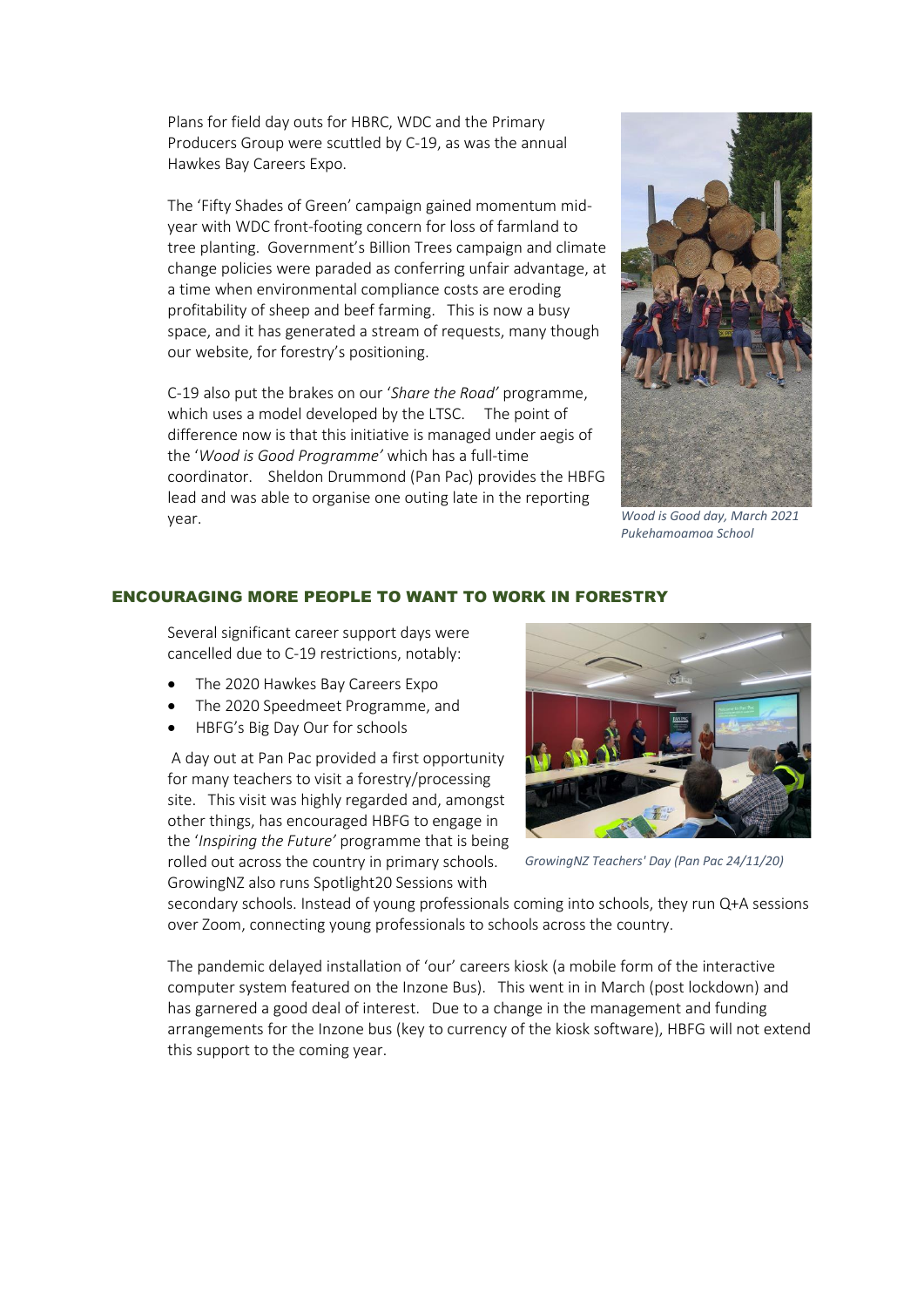Whilst the major careers expo for Hawkes Bay fell to the C-19 sword, HBFG was able to attend carers days at Central Hawkes Bay College and William Colenso College



*Fraser Cunninham of FMNZ represented HBFG at William Colenso College Career Day on 6th Aug 20* 



*Bevan Braithwaite & Andrew Eddington of Pan Pac fronted the CHB College Career Day at Waipukarau on 15th Oct 20* 

## SEEKING IMPROVEMENT IN FORESTRY'S ENVIRONMENTAL PERFORMANCE

Again C-19 has curtailed or limited our capacity to improve environmental outcomes. It has also contributed to a longer than expected time to regain momentum after the unexpected departure (from Pan Pac) of Jo Field early in the reporting year.

### **HBRC Forestry Compliance Summary Mar 2020 – Mar 2021**

### **(Report from HBRC)**

In our last report relating to forestry compliance in 2019, we highlighted a critical resourcing issue that hampered effective monitoring and accurate reporting. Mindful of this, the FTE's were lifted in forestry compliance to 1.5. Also, particularly over this reporting period, the focus has been to assess compliance risk at notification to define the frequency and timing of site visits (if any).

In the event, over this reporting period, 213 notifications were received by HBRC for forestry activities with 115 site visits (and associated reporting) undertaken. Activities not visited were assessed as those with a low risk of non-compliance.

Overall, the assessed environmental performance has been consistent with previous years with 74% of reports awarding full compliance and only 2% finding significant non-compliance requiring enforcement action. It is reasonable to assume that if all of 213 notifications were site visited (i.e. even those assessed low-risk) the level of compliance would be even higher, which is very positive.

The priorities for HBRC in the year ahead include:

- Further refinement of the risk matrix
- Improving forest manager and Council relationship
- Consistent interpretation of the NES-PF.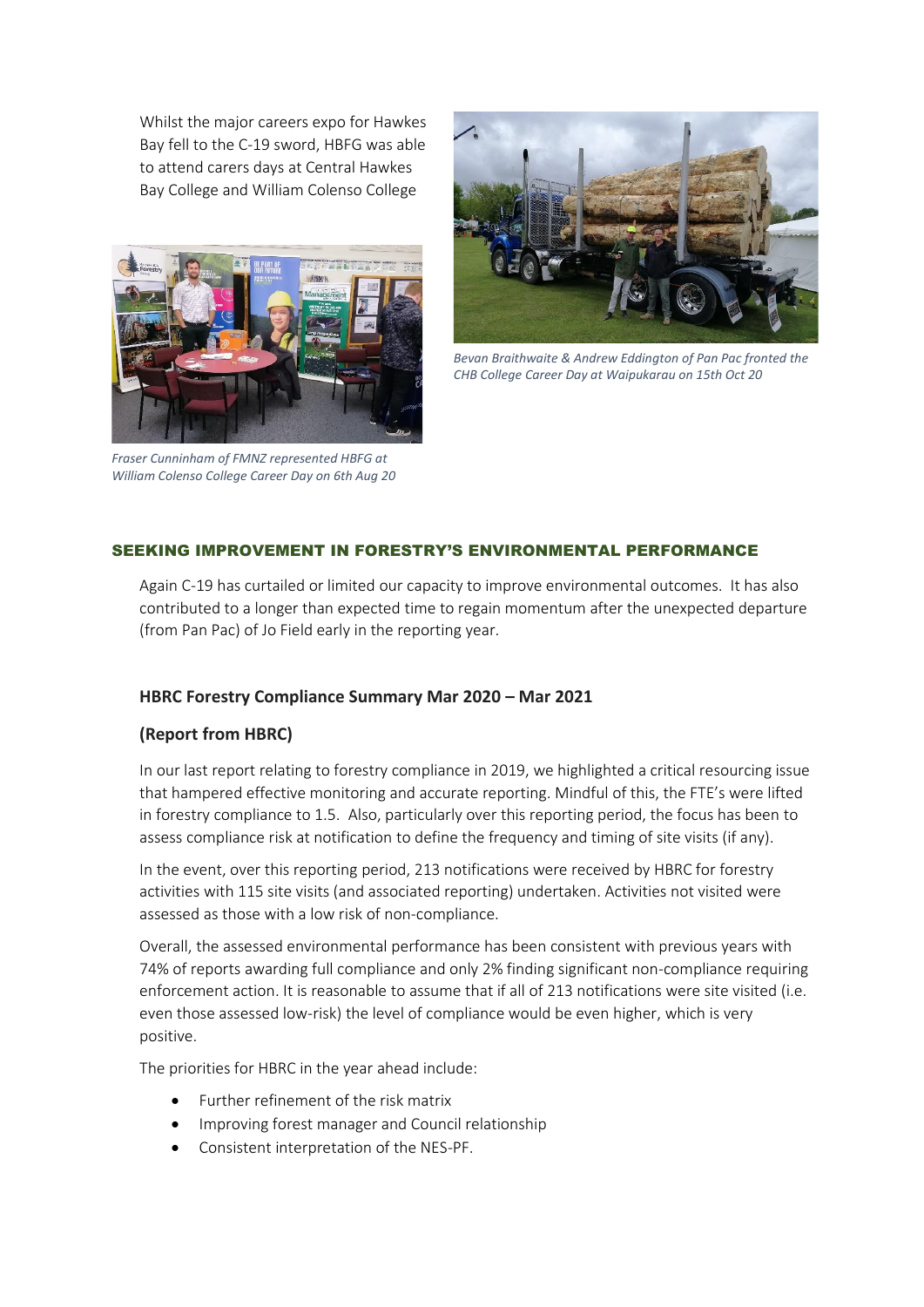## **Farmer and community campaign to limit forestry land conversions.**

Whilst beyond HBFG's territorial responsibility, the Tolaga Bay outflow of forestry debris in Jul 20 has had a long reach. We are still being asked to explain and assure local government and communities that we are doing all that we might to reduce such occurrence here.

A related concern, which also keeps on giving, is a perception of a national crisis through waste of land and diversity loss though whole farm conversion to forestry. Farmers criticise carbon farming particularly, as NZ aims for carbon neutrality and the issue has now become a political

football. There is much hype around the idea that the Emissions Trading Scheme has incentivised the acceleration of productive farmland being converted to pines planted for carbon credits.

On the other hand, the Climate Change Commission has waded in with a call for an additional 380,000 hectares of plantation forests within 15 years for New Zealand to reach its greenhouse gas reduction targets. This represents



*Plan changes around the Mohaka River will impact on forestry.*

about 4 percent of the existing sheep and beef estate.

There are a lot of players on this field and unsurprisingly, HBFG is a central reference in this dialogue. We regularly present articles in the main newspaper and take pains to inform on forestry's economic, social, and environmental impacts in the Bay. We contend that it should be a commercial decision for landowners to plant trees based on their assessment of the productivity of that land and their responsivities to environmental stewardship. They should be backed not blocked if they want to improve farm profitability and the environment by planting trees, we say.

### **Two plan changes relating to waterways may impact on forestry business in the Bay**

Late in the previous reporting period, HBFG contracted a legal service to assist our submission on Plan Change 7. This was presented on 9th September with the central argument that we opposed the mixing of the different RMA powers as this has led to the confusing identification of "outstanding" and "significant" values for both freshwater and coastal water. We suggested it inappropriate to apply the classification to the entire river and that there should be more particular identification of the areas that are outstanding – ideally splitting the river up having identified the very special areas.

Plan Change 8 (PC 8) which here would relate to the Mohaka river has been referred to the Environment Court for decision. Along with PC-7, this plan change proposes a range of initiatives each addressing issues that have arisen in relation to water quality. HBFG attended two public consultations on PC-8 organised by HBRC.